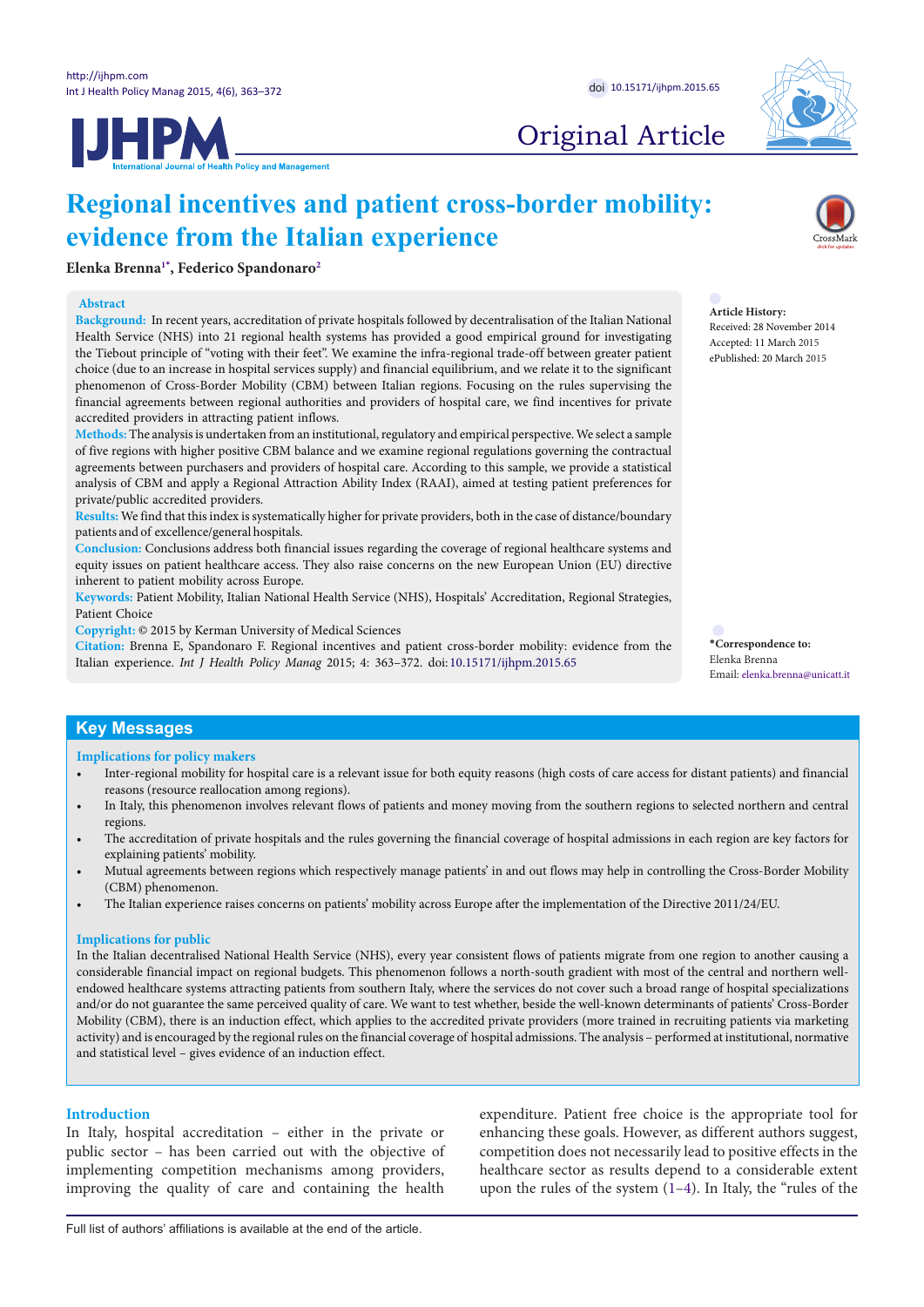system" are the following: the National Health Service (NHS) is set on a federal model where each region is responsible for the organisation and funding of the local health system. Patients do not have to pay for hospital treatments and can choose their healthcare providers according to their preferences, inside or outside their region of residence. However, if they choose a private provider, this has to be accredited by the health system of the region in which it is established in order to be free of charge. The accreditation process in Italy has been implemented without a uniform design: some regions, mostly the ones located in northern or central Italy, have accredited (among others) well-provided hospitals, whereas very few southern regions (including Molise) did the same [\(5](#page-8-4)[,6](#page-8-5)). As a consequence, there is a consistent annual flow of patients migrating from southern regions towards central-northern ones in search of hospital admissions: this phenomenon is significant, since 34.2% of total Cross-Border Mobility (CBM) moves in this direction, causing a considerable financial impact on regional budgets ([6–](#page-8-5)[10\)](#page-8-6). We aim to investigate whether the regional rules governing financial coverage of hospital admissions might have been used as an incentive to private providers in order to attract patients from other regions. Private accredited hospitals are more used to marketing initiatives in order to attract patients, compared to public hospitals: while the risk of bailing out for the former is real, public hospitals have benefited from ex-post refunding by regions for many years. Therefore, in the case of excess production, patient inflows could represent a valid source of revenue for private providers. From the demand side (according to most authors), the main determinants of patient choice in opting for a determined hospital are perceived quality of services (influenced by the availability of information on hospital performance), distance from the hospital and waiting times [\(11–](#page-8-7)[13\)](#page-8-8). Gravity models are frequently used to explain patient mobility across regions or Health Districts (HD). In very general terms, a patient will choose a hospital in region A, with respect to a hospital in region B where he lives, if the cost of moving offsets the difference in quality between the two hospitals. To this extent, of course, the availability of services in both regions is an important variable to be considered [\(14\)](#page-8-9). The higher the difference in quality between region A and region B and the lower the travel costs, the higher the probability of observing a migration between A and B ([11\)](#page-8-7). There is a range of variables employed in gravity models to explain patient mobility across regions or HD, including population density at HD origin/ destination, per capita income at HD origin/destination, technology index at HD origin/destination and availability of at least a Hospital Trust in the HD of destination, in order to indicate the presence of a well-provided hospital able to attract patient inflows [\(13\)](#page-8-8). With regard to the previous issue, hospital accreditation policies between 1992 and 1999 – including the choice of accrediting well-provided hospitals – have been autonomously implemented by each region within the context of the Italian federal setting.

We want to test whether, besides the well-known determinants of patient CBM, there is an induction effect that applies to accredited private providers and is encouraged by the internal rules of selected regions attracting consistent patient inflows<sup>1</sup>. Reliable CBM flows may prove beneficial at a regional level for

different reasons, such as absorbing any excess production in the hospital sector, balancing the regional healthcare budget [\(10](#page-8-6)), increasing the use of local services (accommodations, restaurant and tourist facilities) and improving the perception of quality within a region, which means a good electoral feedback for regional authorities. We focus on the possible strategic incentives applied to accredited private providers at regional level in order to attract CBM flows. Some northern and central regions might have accredited new providers not only to meet region-wide hospital care requirements, but also with the aim of attracting patient inflows from other regions (particularly from southern Italy), where hospitals do not cover such a broad range of treatments and/ or do not guarantee the same perceived quality of care. The geographical factor is significant in this context. In 2011, southern regions reported a negative balance amounting to €-1.046 billion for CBM, while northern regions reported a surplus of €863 million [\(9](#page-8-11)). Within this framework, the "money follows the patient" principle is strictly complied with. The result is that southern regions pay for both their internal inefficiencies (hospitals not reaching economies of scale) and their patients' escape (for whom they have to pay the entire cost of treatment); whereas northern regions benefit from good quality hospital systems that meet economies of scale, facing a small degree of outflows due to passive mobility – therefore balancing their budgets. Actually, patient mobility is somehow unavoidable since, when dealing with very rare treatments, it is efficient to concentrate the supply in few hospital centres ([15](#page-8-12)). Apart from these cases, we consider the patient's decision to move to another region as both a manifestation of his/her dissatisfaction with the local healthcare supply [\(13\)](#page-8-8) and successful marketing initiatives by private providers in the region of destination. We consider accreditation – and especially the rules supervising financial agreements between regional authorities and providers of hospital care – as a possible determinant factor for CBM in the Italian NHS.

Patient mobility is not a phenomenon that is limited to the Italian case. Evidence exists regarding CBM within the NHS in the UK ([16](#page-9-0)) and also in the Spanish decentralised health service ([12](#page-8-13)). Actually, most of the recent literature on patient mobility relates to international mobility between countries, in some cases even labelled as "medical tourism". This increasing phenomenon has been studied under different perspectives – flow size, internal domestic regulations, reciprocity agreements between countries, patient profiles and equity concerns – but further research on this topic is still needed [\(14,](#page-8-9)[17–](#page-9-1)[20\)](#page-9-2). However these issues – despite a possible parallelism with Italian inter-regional mobility – go beyond the scope of this study: namely the relation between accreditation policies at the regional level and the CBM phenomenon.

The Italian case is appealing from a policy perspective due to the decentralisation of its NHS in 21 different regional health systems which, together with patient free choice, offers a good empirical ground for investigating the Tiebout principle of "voting with their feet" [\(21\)](#page-9-3). The analysis is undertaken from an institutional, regulatory and empirical perspective. With this in mind, we have selected a sample of regions deemed significant in terms of positive CBM balance (see [Figure 1](#page-2-0))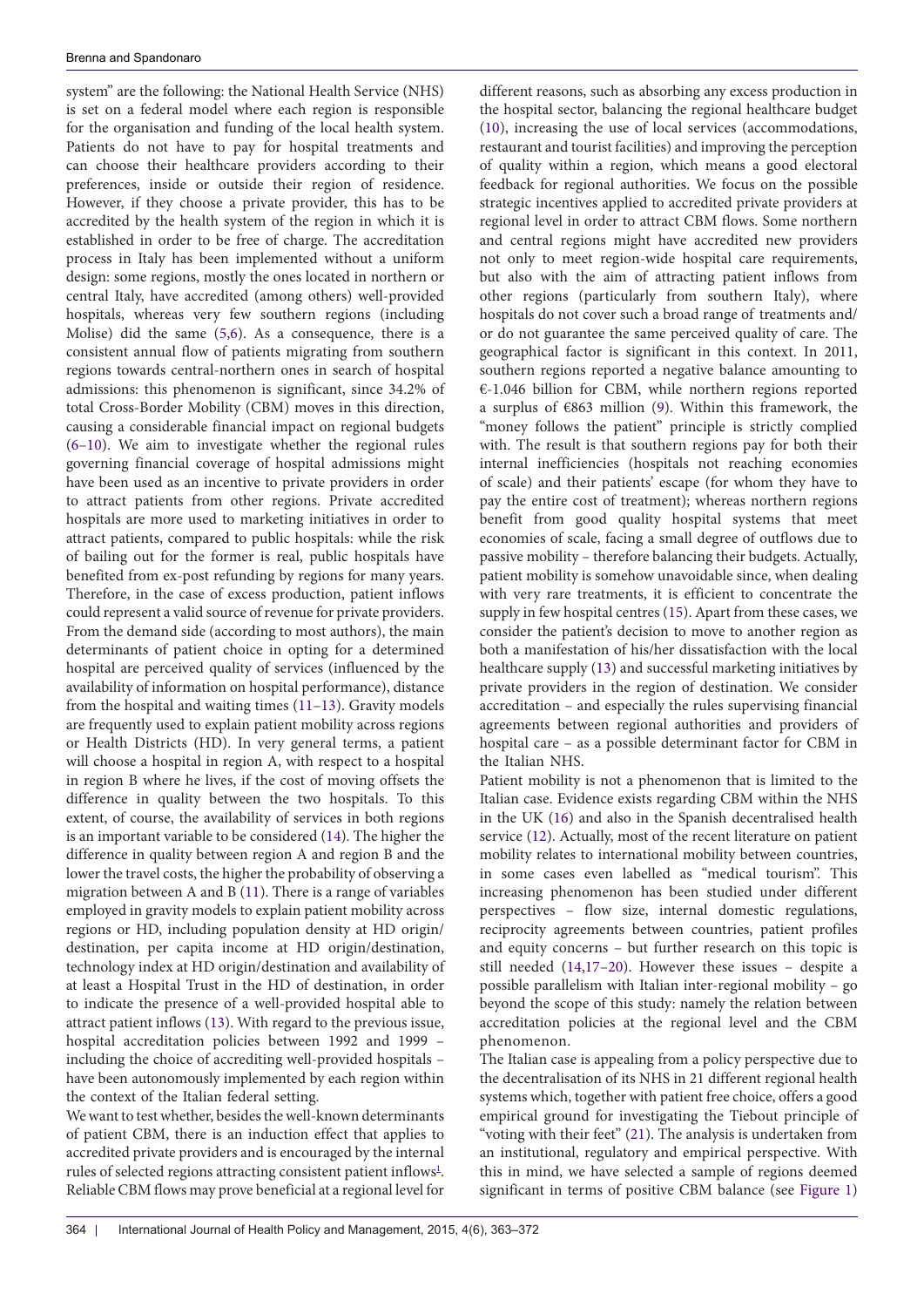<span id="page-2-0"></span>

**Figure 1.** CBM balance for acute admissions (ordinary and DH) – year 2011. Source: Elaboration of data from the Ministry of Health (MoH).

and representative of different regional healthcare models. The selected regions are Lombardy (quasi market model) and Emilia Romagna (integrated model) in the North, Tuscany (prevalence of public beds) and Lazio (prevalence of private beds) in the Centre, and Molise – the only southern region showing a positive balance for hospital CBM – in the South ([5,](#page-8-4)[22\)](#page-9-4). The remainder of the paper is organized as follows. Institutional background section presents the institutional framework governing provision of hospital services in Italy's NHS; The next section analyses the normative framework regulating the hospital accreditation process both at a national and at a regional level, as well as contractual agreements between purchasers and providers of hospital care services; Methods section describes the relevant data and the statistical analysis; Discussion section summarises the main findings; while Conclusions section address a few policy proposals suitable for regulating the CBM phenomenon in the hospital sector that involves nearly 810,000 patients on a yearly basis [\(8](#page-8-14)[,9](#page-8-11)).

## **Institutional background**

The reform of the Italian NHS, which started in 1992 and was finalized in 1999, introduced competition principles among providers with the twofold objective of increasing the quality of care and containing the healthcare expenditure [\(23–](#page-9-5)[25\)](#page-9-6). The main features of the theoretical model are the separation between purchaser and provider, with competing providers, centrally set prospective prices [Diagnosis-Related Group (DRG) tariffs], the provision of greater and more accessible information on quality and the encouragement of entry, mainly from the private sector.

Subsequent to the reform, the hospital sector underwent a radical change: many private providers were accredited and, similarly to public hospitals, they were granted public funds for hospital activities delivered within the NHS scheme. In Italy, patients are provided with hospital treatment completely free of charge. Each region, through its Local Health Authorities (LHAs), is financially responsible for the health services delivered to its resident population. Accredited private hospitals have the option of treating patients within the NHS scheme (i.e. free of charge) and be reimbursed by the LHA that the patient belongs to ([13](#page-8-8)). Healthcare funds are distributed by the regions to the LHAs based upon (possibly adjusted) capitation arrangements. At the beginning of the year, each LHA allocates a share of its budget for hospital

activity: hospital treatments can be provided by independent public hospitals (i.e. Hospital Trusts, bearing full responsibility for their own budgets), accredited private hospitals, or public hospitals directly managed by the LHA. With the first two categories of providers, the purchaser (LHA) contracts the number and typology of admissions as well as the restrictions (overall ceiling, tariff caps and cuts) in case of excess production. Admissions are paid on a DRG scheme. If hospital treatments are sold to non-enrolled persons, LHAs receive additional resources for the treatments they export. Similarly, LHAs paying for the treatments they import (i.e. for the admission of their patients in a hospital which is not in their territory) will suffer from financial outflows [\(13\)](#page-8-8).

This framework can be transposed on a larger scale at an inter-regional level, where sizeable financial flows subsidize patient mobility across regions. Italy implemented its fiscal federalism in 2000. Each region, through its internal taxation, raises the funds needed to finance its healthcare sector. In compliance with the patient free choice principle, individuals are allowed to choose the provider of their hospital care without any geographical constraint, whether inside or outside their region of residence. In the latter case, however, this gives rise to a financial transaction respectively between regions of residence and destination, through a conventional flat rate Tariffa Unica Convenzionale (TUC). TUC is DRGspecific and henceforth includes the full cost (running and fixed<sup>2</sup>) for treatment: since tariffs related to the same treatment (e.g. tonsillectomy) may vary between regions, the TUC is a "mean of regional DRGs" due to a specific treatment. To this extent, regions experiencing high patient outflows end up paying for both the hospital treatment supplied to their outgoing patients and the fixed costs of their public hospitals that cannot work efficiently due to a low demand for admissions. From a financial standpoint, each region has a strong incentive to limit its outflow of patients and to attract inflows of patients from other regions. In a federal setting, as is the case in Italy, it becomes crucial to find out whether the regions showing high patient inflows developed their accreditation process primarily to meet their internal care requirements, or essentially with the indirect objective of attracting CBM. Most of the regions showing a positive CBM balance transformed their deficits into net gains through CBM revenues [\(10\)](#page-8-6).

This analysis focuses on admissions in acute care, which represent almost 80% of the entire CBM phenomenon in terms of volume and financial flow. [Figures 1](#page-2-0) and [2](#page-3-0) illustrate a clear geographical factor, with the southern regions showing high escape values and most of the northern and central regions presenting marked attraction values. When observing the longitudinal CBM balance data (2000-2005-2010), the stability of the trend suggests the presence of a structural misallocation of resources in the Italian NHS ([Figure 3\)](#page-3-1).

## **The accreditation process between centrally set rules and regional regulations**

In Italy, the hospital accreditation process began in 1992 with Decree no. 502/92, which established the qualitative standards of providers in order to implement a new healthcare system where public and private hospitals would compete for the provision of healthcare. The objectives were competition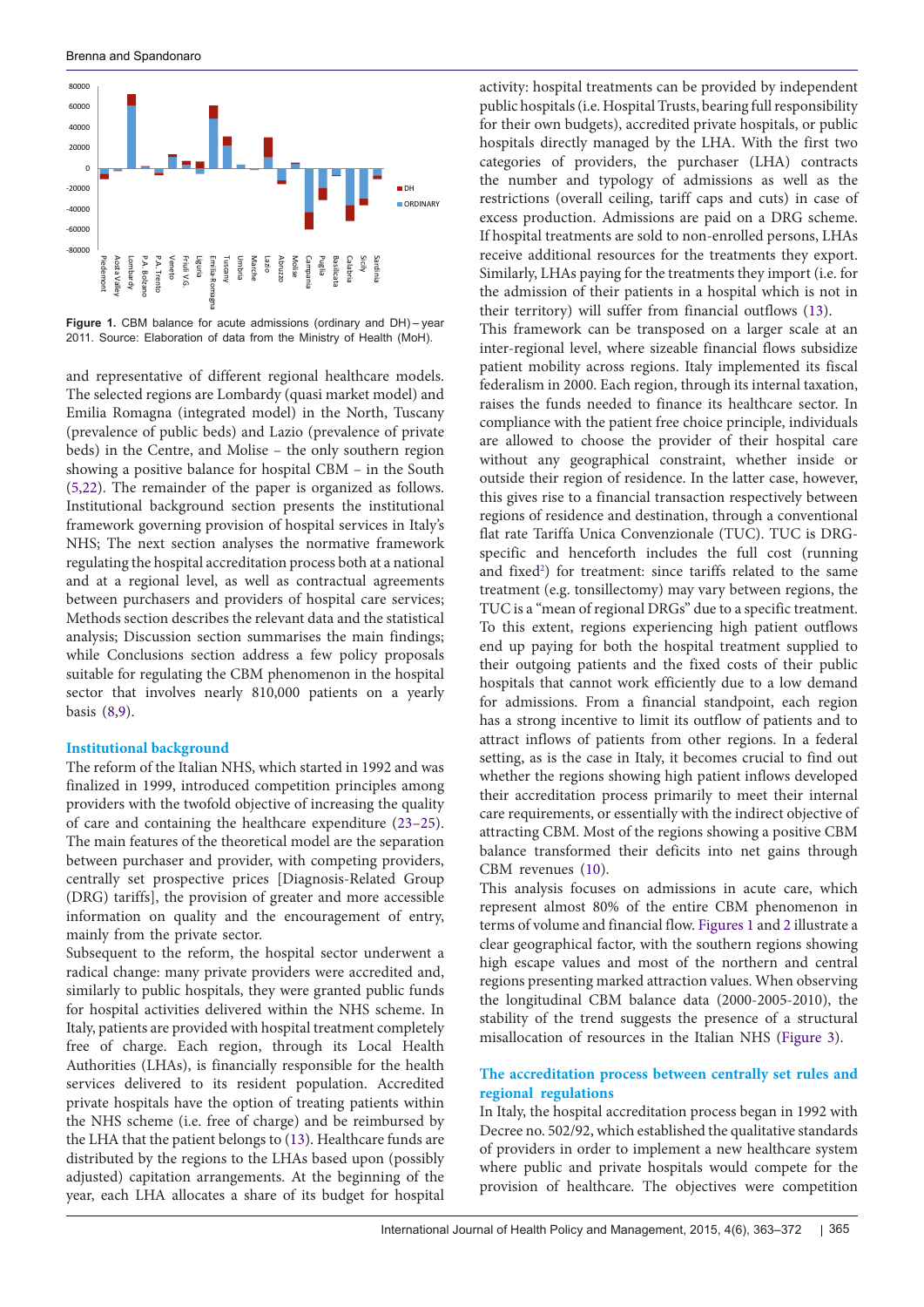<span id="page-3-0"></span>Brenna and Spandonaro



**Figure 2.** Attraction and escape regional index – acute admissions (ordinary and DH) – year 2011. Source: Elaboration of data from the MoH. \* Escape and attraction indeces are expressed in percentage values.

<span id="page-3-1"></span>

**Figure 3.** Trend of CBM balance – years 2000, 2005, 2010. Source: Elaboration of data from the MoH.

increase, health expenditure control and a better quality of care. After a few years of minor changes in the regulations, the reform was finalized in 1999 (Decree no. 229/99), with the definition of a four-step accreditation process. This procedure, also called the "four A" system, is organized as follows: 1) **a**uthorization to build the hospital facility; 2) **a**uthorization to carry out healthcare activities; 3) institutional **a**ccreditation; 4) contractual **a**greements. While the first two steps are mostly related to technical aspects, the other two quite closely reflect the health policy approach of each region and, therefore, require some comments. *Institutional accreditation* is the stage that gives the provider permission to work for the Italian NHS, and it is only granted subsequent to prior authorization by the region, consistently with internal hospital care needs and resource planning. This step has been performed autonomously at a regional level, without central supervision guaranteeing an equitable allocation of hospital services among regions. Some regional health systems have accredited well-provided hospitals, while others have not, and this picture follows a north-south gradient. The reason for this heterogeneity can possibly be found in the "twospeed" regionalisation process that applies to the Italian case [see for example [\(26\)](#page-9-7)]. From the nineties on, in view of an imminent decentralisation, several northern and some central regions worked on reinforcing their own healthcare systems, while most of the southern regions did not have a clear plan on how to develop their health service supply ([5\)](#page-8-4). The Italian north-south gradient is deeply rooted in historical cultural and political factors: although steps have been taken towards filling many gaps over the last decade, differences still remain and the regional autonomy shown in several northern

healthcare systems is still far from being achieved in the southern regions.

The final step – the *contractual agreement* – is the tool that grants public funds to accredited private hospitals: without this agreement, a private provider can still admit NHS patients, but only on a "private funding" basis. At the beginning of the year, every LHA charts out, through a contractual agreement with each provider, the type and maximum number of admissions (overall ceilings), as well as the financial restrictions applied (tariff caps or cuts). In general terms – and this is a very important issue for our analysis – it is more likely for private providers to comply with these restrictions: when public providers exceed their upper production limit, they are actually refunded ex-post by the region for any budget loss. Fortunately, in recent years, the risk of bailing out by public providers has been kept under control and in many regions public providers comply to ceilings and targets. However, when it applies, this condition raises an important equity question because it represents additional funding for public health centres that is denied to private hospitals ([27](#page-9-8)[–29\)](#page-9-9). This consideration led us to a closer investigation, within the selected sample of regions, of the regulations governing contractual agreements: evidence shows that a more extensive entrepreneurial autonomy is granted to accredited private hospitals, which often balance their budget by drawing resources from CBM flows. The regional legislation of all regions included in the sample, with the exception of Molise<sup>3</sup>, shows that LHAs and regions determine with private providers the maximum number of admissions (ceilings) *just for resident patients*, contextually excluding cross-border patients from any kind of restriction. For example, this is the case for Lombardy and Emilia Romagna, where the financing of CBM admissions is paid extra-budget at the end of the year. In the General Agreement between the Emilia Romagna Region and Italian Association of Private Accredited Hospitals (AIOP) we found that: "*The payment of the cross-border admissions is not accounted for in the budget, nor is the access of non-resident patients subject to restrictions by the LHAs of Emilia Romagna...".*  This condition implicitly recognises diverse entrepreneurial authority to private providers, who are regulated by a different contractual scheme compared to public providers. Based on this mechanism, a production excess by accredited private providers can relapse financially on patient inflows.

## **Methods**

## *Analysis of Cross-Border Mobility (CBM) flows*

The empirical analysis focuses on CBM acute admissions for the five regions included in the sample: Lombardy, Emilia Romagna, Tuscany, Lazio and Molise. We only take publicly financed admissions into consideration, i.e. CBM patients hospitalised in public and private hospitals under the NHS scheme. The data, updated to 2010, has been directly provided to us following our request by the Ministry of Health (MoH) and this yields an additional value to the analysis: namely the chance to disaggregate patient inflows according to the typology of the selected hospital, information that is not available on the Ministry's website [see, for example [\(13](#page-8-8))]. The heterogeneity of the Italian hospital supply – by typology, legal ownership and degree of autonomy – requires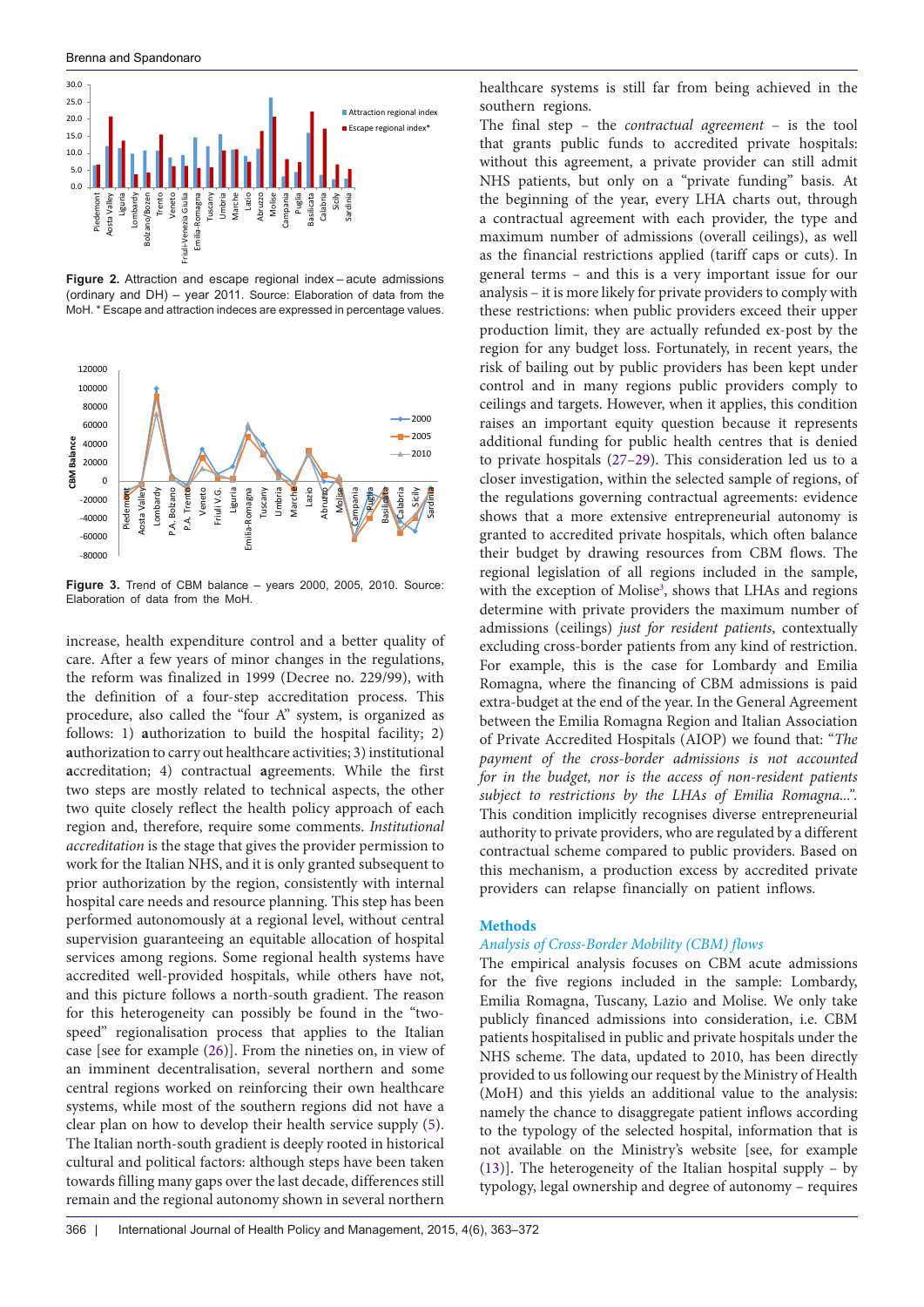a brief description. Considering the public providers, Public Hospital Trusts are independent public hospitals controlled by a General Manager who is appointed by the region. They are separated from the LHA with whom they contract the volume and typology of admissions. On the contrary, more limited autonomy is given to the LHA hospitals, because they are run directly by the LHAs. University Hospitals and IRCCSs (Treatment and Research Institutes) are for the most part (both public and private) teaching facilities or hospitals carrying on research activities, for which they receive extra government funds. The MoH considers Istituti di Ricovero e Cura a Carattere Scientifico (IRCCSs) as centres of excellence ([22\)](#page-9-4). Considering the organisational structure, the size (average number of beds in acute care), the complexity of services being provided and (mainly) research activities, we place them in the same category as University Hospitals. The private hospital category also includes: i) religious hospitals, almost all of them classified as non-profit institutions; ii) private forprofit hospitals (namely, private clinics); iii) hospital centres belonging to the LHAs but temporarily managed by private foundations via public-private partnerships (LHAs presidia); and iv) private "Research Unit Hospitals", which are hospitals devoted for the most part to research activities. We maintain this classification in our analysis on mobility flows, focusing on the private/public differentiation. The disaggregation of mobility flows according to different hospital categories helps us in focusing on the preferences toward the public or private sector, controlling for the category of hospital chosen. One must bear in mind that patients move from one region to another because of a significant gap in the perceived quality of care. Within a framework of incomplete information (which is typical of the healthcare sector), the perceived quality of care can be easily influenced by the supply side, especially when the single hospital is offered incentives for attracting mobility. We have reported that the regions within the sample provide financial incentives to private accredited hospitals in order to attract patient inflows; there is evidence that some major private hospitals in the northern regions do informally promote their services in southern Italy and recruit patients through local specialists [\(6\)](#page-8-5). This evidence supports our hypothesis of a more developed entrepreneurial activity by private providers, who react to budget restrictions by attracting non-resident patients (whose admissions are paid extra budget).

Our suggestion is that the CBM patient preferences can easily be influenced when information on hospital quality is incomplete, and regional regulations can make the most of this evidence in order to obtain opportunistic advantages.

## *Statistical analysis*

The analysis was performed considering the regions of origin/ destination of the CBM flows. The two factors to be controlled for are: i) the type of mobility (boundary versus distance mobility) and ii) the type of destination (when hospitals of excellence are preferred, we can detect a "quality search" mobility). According to literature, "boundary CBM" is due to territorial proximity and to a certain extent is to be considered structural; whereas "distance CBM" is more quality-oriented ([6,](#page-8-5)[11–](#page-8-7)[13](#page-8-8)). The statistical investigation was carried out using specific parameters. The most common indicators applied by scholars to the analysis of CBM are the "attraction index" and the "escape index". The former is the ratio between the cross-border admissions and total discharges within the region. It indicates, for each region, the percentage of external applications for admission (from all the other regions) over total annual admissions. The "escape index" of any region is the ratio between the number of individuals leaving their region of residence in order to be hospitalized elsewhere in Italy, and the total number (in- and outside the region) of resident patient admissions. It reveals the dissatisfaction of patients for their own region. Both parameters are good for measuring CBM flows across regions from a national perspective. However, for our own purposes, we needed to find a more specific indicator allowing us to analyse CBM flows among selected regions. Given the vector  $X = x_1...x_{21}$ for the 21 Italian regions and the vector  $Y = y_1...y_5$  for the five sample regions, we built a "Regional Attraction Ability Index" (RAAI) which is given by the ratio of "patients coming from  $x_i$ , (with  $i=1,21$ ) and admitted in  $y_j$  (with  $j=1,5$ ) and "the total amount of passive CBM for  $x_i$ ." The newly found parameter measures for each region x<sub>i</sub> "the percentage of resident patients in mobility who choose to be admitted in the region  $y_j$  of the sample". So, in a way, it measures the power of attraction of y*<sup>j</sup>* over x*<sup>i</sup>* .

$$
RAAI_{yj/xi} = \frac{PCBM\ xi\ i\ yi}{Tot\ PCBM\ xi}
$$

With  $RAAI_{y_j/xi}$  = index of the ability of a sample region (y*j* ) to attract patients from another specific region (*xi*);  $PCBM$ <sub>*xi/yj*</sub>=number of patients resident in region  $x_i$  and admitted to hospitals in region *yj* ;

*Tot PCBM<sub>xi</sub>* = total number of patients resident in region  $x_i$ being admitted to hospitals in other regions (i.e. passive CBM of region  $x_i$ ).

We used the RAAI index only during the first step of the analysis and applied it to each region  $y_j$  of the sample – namely Lombardy, Emilia Romagna, Tuscany, Lazio and Molise – in order to select the three boundary regions  $\mathbf{x}_{1}... \mathbf{x}_{3}$  and the three distance regions  $x_4...x_6$ , which export the highest percentage of their residents to that region y*<sup>j</sup>* . This step is represented in [Table 1,](#page-5-0) using Lombardy as an example<sup>4</sup>. After that we built, in respect of each sample region, a matrix table matching the flows of patients, from each previously selected region  $x_1...$  $\mathbf{x}_{_{6}}$  with the different categories of hospitals admitting them. In this second step of the analysis, we applied the attraction index formula to each hospital category: namely we matched each hospital category of the region  $y_j$  of destination with the number of patients coming from each one of the six selected regions  $x_1...x_6$ . This would give us some cross information between the kind of mobility (boundary and distance) and the kind of hospital chosen (whether public or private/excellence or not). The attraction index computed for each hospital category (Attraction Index Hospital Category) is given by a fraction. The numerator shows the number of patients coming from a selected boundary or distance region  $(x_1...x_6)$ and admitted to a selected category of hospitals (e.g. Public Hospital Trust); the denominator shows the yearly number of admissions to that specific category of hospitals. These values allowed us to compare boundary and distance CBM using a parameter which is weighted for the total number of patients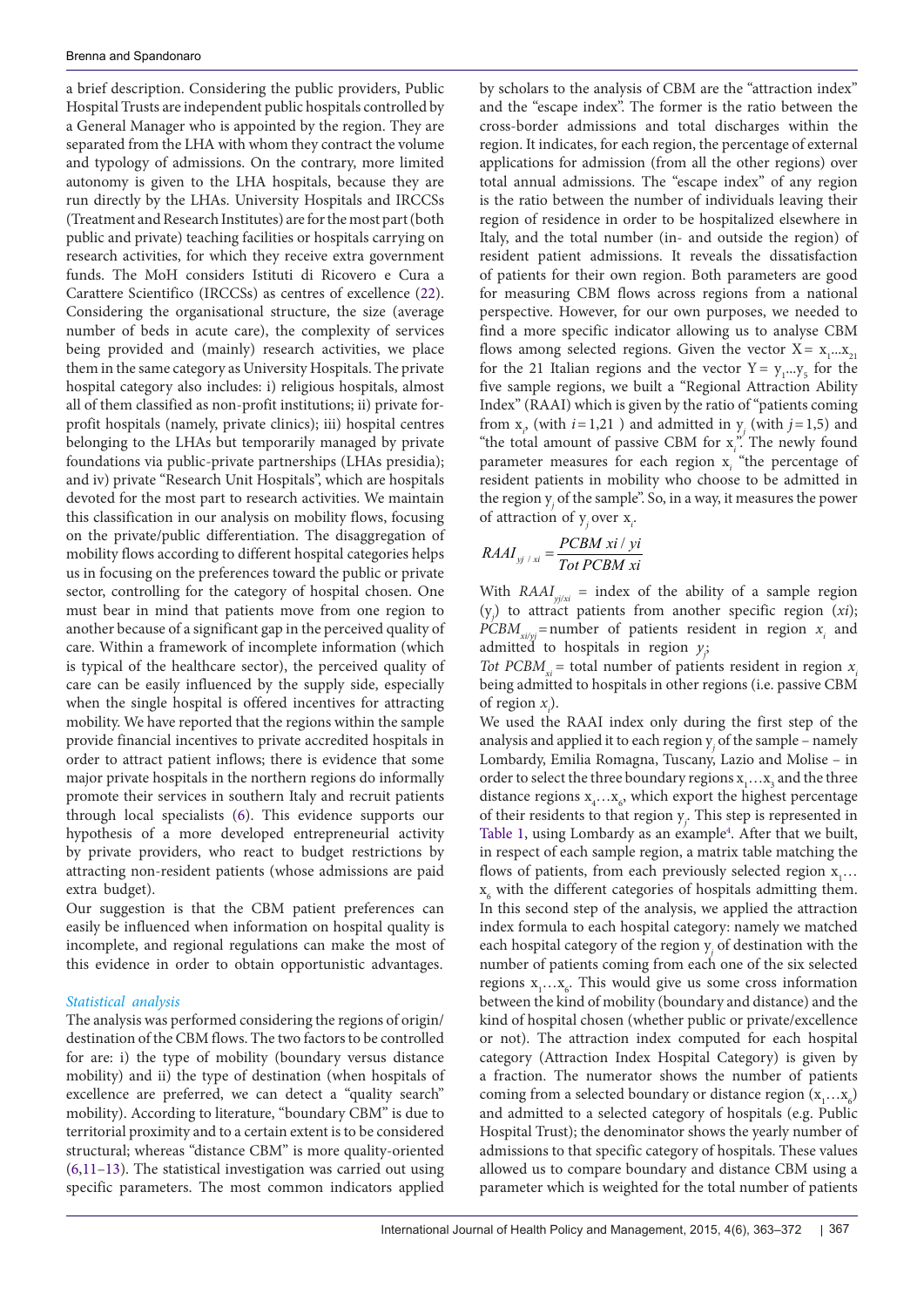<span id="page-5-0"></span>

|  |  |  |  | Table 1. Lombardy, RAAI (acute admissions) - year 2010 |  |  |
|--|--|--|--|--------------------------------------------------------|--|--|
|--|--|--|--|--------------------------------------------------------|--|--|

| Hospital CBM - RAAI Lombardy- year 2010 |                                             |                 |  |  |  |  |  |  |  |
|-----------------------------------------|---------------------------------------------|-----------------|--|--|--|--|--|--|--|
| <b>Resident region</b>                  | No. of CBM patients<br>admitted in Lombardy | <b>RAAI</b> (%) |  |  |  |  |  |  |  |
| Piedmont-B-                             | 25,384                                      | 77.4            |  |  |  |  |  |  |  |
| Valle d'Aosta                           | 705                                         | 19.9            |  |  |  |  |  |  |  |
| Lombardy                                |                                             | 0.0             |  |  |  |  |  |  |  |
| P.A. Bolzano                            | 480                                         | 16.5            |  |  |  |  |  |  |  |
| P.A. Trento                             | 1,902                                       | 21.4            |  |  |  |  |  |  |  |
| Veneto                                  | 9,404                                       | 31.6            |  |  |  |  |  |  |  |
| Friuli V.G.                             | 1,547                                       | 17.6            |  |  |  |  |  |  |  |
| Liguria -B-                             | 8,526                                       | 33.6            |  |  |  |  |  |  |  |
| Emilia Romagna - B-                     | 18,300                                      | 60.6            |  |  |  |  |  |  |  |
| Toscana                                 | 6,161                                       | 24.2            |  |  |  |  |  |  |  |
| Umbria                                  | 1,072                                       | 8.3             |  |  |  |  |  |  |  |
| Marche                                  | 2,787                                       | 13.4            |  |  |  |  |  |  |  |
| Lazio                                   | 4,748                                       | 10.4            |  |  |  |  |  |  |  |
| Abruzzi                                 | 2,147                                       | 7.7             |  |  |  |  |  |  |  |
| Molise                                  | 536                                         | 6.2             |  |  |  |  |  |  |  |
| Campania                                | 8,288                                       | 14.1            |  |  |  |  |  |  |  |
| Puglia - D-                             | 9,877                                       | 23.8            |  |  |  |  |  |  |  |
| <b>Basilicata</b>                       | 1,631                                       | 10.5            |  |  |  |  |  |  |  |
| Calabria                                | 9,604                                       | 23.0            |  |  |  |  |  |  |  |
| Sicily -D-                              | 15,257                                      | 38.9            |  |  |  |  |  |  |  |
| Sardinia - D-                           | 4,602                                       | 42.9            |  |  |  |  |  |  |  |
| Total                                   | 132,958                                     | 24.8            |  |  |  |  |  |  |  |

CBM= Cross-Border Mobility; RAAI= Regional attraction ability index; B= Boundary; D= Distance.

Source: Elaboration of data from the MoH.

admitted to each hospital category. Thus, the number of beds supplied within that category should not be an issue. The matrix tables, set up for each sample region, provided us with information respectively about "boundary" and "distance"

patient choice, disaggregated by type of provider.

#### **Results**

With reference to each region of the sample, the results show – as we expected – that the attraction power is on average higher for boundary regions. Disaggregating these figures by hospital category, the centres of excellence show on average the highest attraction indices, confirming, as literature suggest, that quality is a mobility driving factor for both boundary and distance CBM. The hypotheses suggested by literature on both gravity models and the presence of a quality driven mobility are indirectly confirmed by our analysis. But most importantly, with reference to each region of the sample and every hospital category, our findings demonstrate an attraction index that is systematically higher for accredited private hospitals than for public hospitals; this applies to both distance/boundary choices and every hospital category. These results (i.e. patient inflows demonstrating a significant preference for private accredited hospitals) are corroborated by a recent study on the Italian CBM, which is restricted to the field of aortic valve replacement [\(6](#page-8-5)).

[Tables 2](#page-5-1) and [3](#page-6-0) report the values for Lombardy and Tuscany, respectively. For Lombardy, the aggregated attraction index for the private hospital category (15.9%) compared with that of public providers (5.9%) indicates a greater ability of the private sector in intercepting the non-resident demand. It is interesting to observe that, although the number of beds of public providers (23,489) is much higher than that of private providers (13,924), the number of admissions in 2010 is almost the same for the two categories (66,808 public versus 66,150 private). Focusing on hospitals of excellence (which show the highest attraction index), there is a greater degree of preference for private hospitals (25.4% private vs. 16.1% public); this finding suggests the presence of possible strategic incentives from the supply side that influence

<span id="page-5-1"></span>Table 2. Lombardy, Disaggregation of CBM acute admissions by category of hospitals (public/private) and kind of mobility (boundary/distance) – year 2010

|                                             | <b>Public</b><br>hospital<br><b>Trusts</b> | LHA's<br>hospitals | <b>Public centers</b><br>of excellence <sup>a</sup> | <b>Private centers</b><br>of excellence <sup>a</sup> | Non-profit<br>religious | Private<br>clinics | LHA's<br>private<br>presidia | Research<br>unit<br>hospitals | <b>Total</b><br><b>Public</b> | Total<br>Private | <b>Total</b> |
|---------------------------------------------|--------------------------------------------|--------------------|-----------------------------------------------------|------------------------------------------------------|-------------------------|--------------------|------------------------------|-------------------------------|-------------------------------|------------------|--------------|
| Number of beds<br>(2009)                    | 20,904                                     | 311                | 2,274                                               | 4497                                                 | 1,251                   | 8,006              | 170                          | $\overline{\phantom{a}}$      | 23,489                        | 13,924           | 37,413       |
| Attraction index                            | 4.5%                                       | 1.1%               | 16.1%                                               | 25.4%                                                | 3.7%                    | 9.7%               | ٠                            | $\blacksquare$                | 5.9%                          | 14.8%            | 8.4%         |
| <b>Positive CBM</b><br>acute admissions     | 44,486                                     | 131                | 22,191                                              | 41,181                                               | 1,626                   | 23,343             |                              | $\overline{\phantom{a}}$      | 66,808                        | 66,150           | 132,958      |
| Attraction index<br>Piedmont-B <sup>b</sup> | 0.9%                                       | 0.1%               | 3.3%                                                | 5.0%                                                 | 0.9%                    | 1.6%               |                              | $\blacksquare$                | 1.1%                          | 2.7%             | 1.6%         |
| Attraction index<br>Veneto-B                | 0.4%                                       | 0.1%               | 0.6%                                                | 1.0%                                                 | 0.2%                    | 1.2%               |                              | $\overline{\phantom{a}}$      | 0.4%                          | 1.0%             | 0.6%         |
| Attraction index<br>Emilia Romagna - B      | 0.8%                                       | 0.1%               | 1.7%                                                | 2.3%                                                 | 0.2%                    | 1.9%               |                              |                               | 0.9%                          | 1.9%             | 1.2%         |
| Attraction index<br>Puglia - D <sup>b</sup> | 0.3%                                       | 0.1%               | 1.6%                                                | 2.1%                                                 | 0.4%                    | 0.4%               |                              | $\overline{\phantom{a}}$      | 0.5%                          | 1.0%             | 0.6%         |
| Attraction index<br>Sicily -D               | 0.5%                                       | 0.1%               | 2.0%                                                | 2.9%                                                 | 0.5%                    | 1.0%               |                              | $\blacksquare$                | 0.7%                          | 1.6%             | 1.0%         |
| Attraction index<br>Sardinia -D             | 0.1%                                       | 0.1%               | 0.6%                                                | 1.0%                                                 | 0.2%                    | 0.4%               |                              | $\overline{\phantom{a}}$      | 0.2%                          | 0.6%             | 0.3%         |

LHA= Local Health Authoritie; CBM= Cross-Border Mobility.

<sup>a</sup> University hospitals and IRCCS.

**B** B boundary regions; D = distance regions.

Source: Elaboration of data provided by the MoH.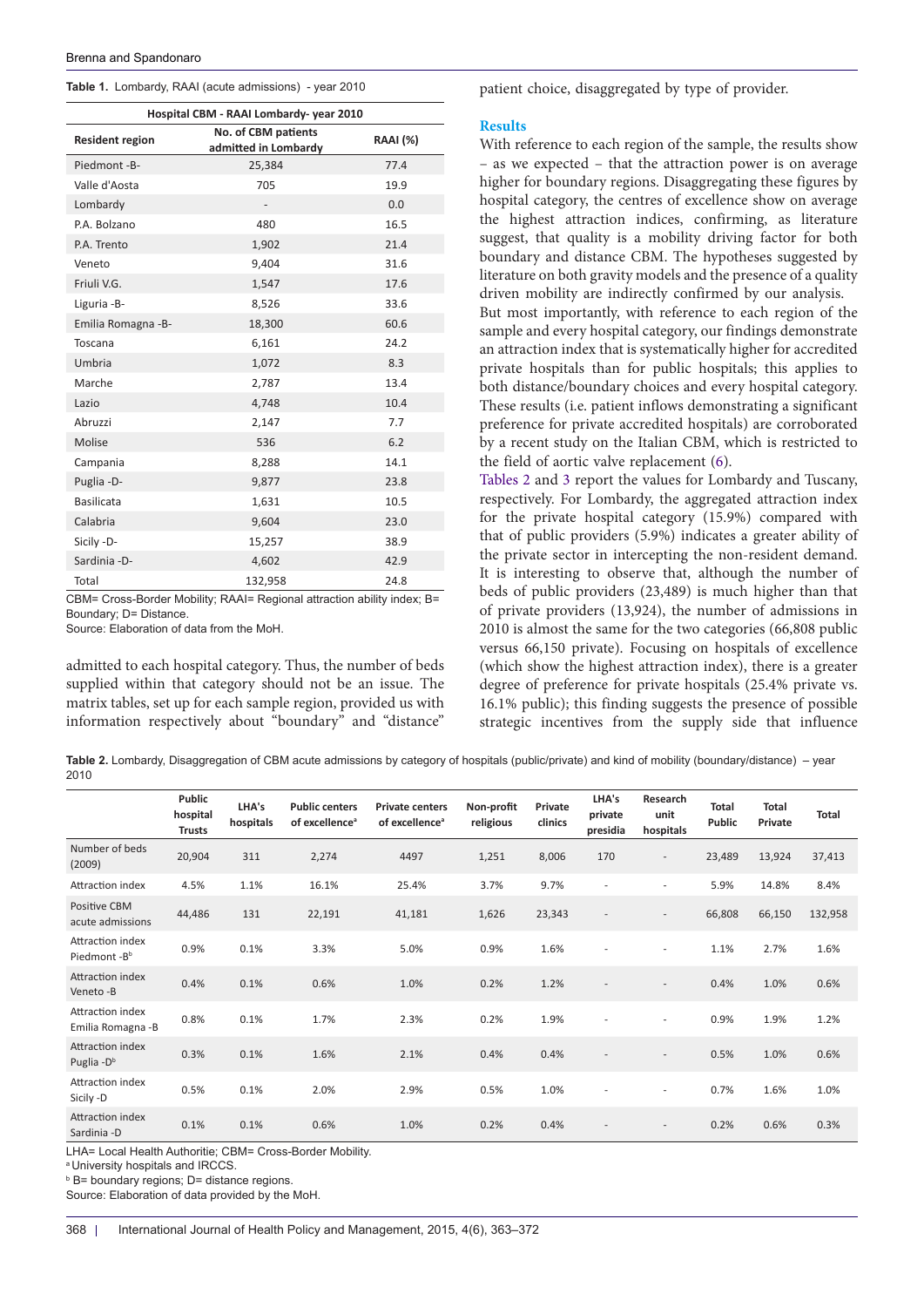<span id="page-6-0"></span>

|  |  |  |  | Table 3. Tuscany, disaggregation of CBM acute admissions by category of hospitals (public/private) – year 2010 |  |  |  |  |  |  |  |
|--|--|--|--|----------------------------------------------------------------------------------------------------------------|--|--|--|--|--|--|--|
|--|--|--|--|----------------------------------------------------------------------------------------------------------------|--|--|--|--|--|--|--|

|                                               | Public<br>hospital<br>firms | LHA's<br>hospitals | <b>Public</b><br>centers of<br>excellence <sup>a</sup> | Private<br>centers of<br>excellence <sup>a</sup> | Non-profit<br>religious  | Private<br>clinics | LHA's<br>private<br>presidia | Research<br>unit<br>hospitals | <b>Total</b><br>Public | <b>Total</b><br>Private | <b>Total</b> |
|-----------------------------------------------|-----------------------------|--------------------|--------------------------------------------------------|--------------------------------------------------|--------------------------|--------------------|------------------------------|-------------------------------|------------------------|-------------------------|--------------|
| Number of beds<br>(2009)                      | $\overline{a}$              | 6,460              | 3,124                                                  | 70                                               | $\overline{\phantom{a}}$ | 1,776              | 155                          | 117                           | 9,584                  | 2,118                   | 11,702       |
| Attraction index                              | $\sim$                      | 4.5%               | 16.5%                                                  | 60.8%                                            | ٠                        | 32.7%              | ٠                            | $\mathbf 0$                   | 9.1%                   | 31.9%                   | 11.1%        |
| Positive CBM - acute<br>admissions            | $\overline{a}$              | 15,898             | 35,471                                                 | 1,210                                            | $\overline{\phantom{a}}$ | 15,301             | $\overline{\phantom{a}}$     | 800                           | 51,369                 | 17,311                  | 68,680       |
| Attraction index<br>Liguria - Bb              | $\sim$                      | 1.1%               | 1.4%                                                   | 8.1%                                             | $\overline{\phantom{a}}$ | 7.6%               | ٠                            | $\mathbf 0$                   | 1.2%                   | 7.6%                    | 1.8%         |
| Attraction index<br>Umbria -B                 |                             | 0.5%               | 1.1%                                                   | 3.9%                                             | $\overline{a}$           | 4.0%               |                              | $\mathbf 0$                   | 0.7%                   | 3.6%                    | 1.0%         |
| Attraction index<br>Lazio -B                  |                             | 0.7%               | 2.2%                                                   | 2.3%                                             | $\overline{\phantom{a}}$ | 5.8%               | ٠                            | $\mathbf 0$                   | 1.3%                   | 5.2%                    | 1.6%         |
| Attraction index<br>Campania - D <sup>b</sup> |                             | 0.3%               | 2.8%                                                   | 12.5%                                            | $\overline{\phantom{a}}$ | 2.3%               |                              | $\mathbf{0}$                  | 1.3%                   | 2.5%                    | 1.4%         |
| Attraction index<br>Sicily -D                 |                             | 0.3%               | 1.6%                                                   | 5.3%                                             | $\overline{\phantom{a}}$ | 2.2%               | ٠                            | $\mathbf 0$                   | 0.8%                   | 2.1%                    | 0.9%         |
| Attraction index<br>Sardinia - D              | $\overline{\phantom{a}}$    | 0.1%               | 0.4%                                                   | 1.9%                                             | $\overline{\phantom{a}}$ | 0.3%               | $\overline{\phantom{a}}$     | $\mathbf{0}$                  | 0.2%                   | 0.4%                    | 0.2%         |

LHA= Local Health Authoritie; CBM= Cross-Border Mobility.

<sup>a</sup>University hospitals and IRCCS.

**B** B = boundary regions; D = distance regions.

Source: Elaboration of data provided by the MoH.

the choice of patients. In the case of the Lombardy region, the highest attraction index is the one for private centres of excellence (25.4%). The disparity between public and private attraction indices remains when considering each of the six regions (Piedmont, Veneto, Emilia Romagna, Puglia, Sicily and Sardinia) that contribute with a higher degree of patient inflows to Lombardy (columns 10 and 11 of [Table 2\)](#page-5-1). Specifically, both distance and boundary flows show a greater preference for private providers and, on average, the highest attraction indices relate to boundary CBM. This result could mean that the induction from private providers has a greater impact on boundary mobility, where patient preferences are not constrained by travel/accommodation expenses. However, this item needs to be investigated to a greater extent. With respect to Tuscany, results confirm an aggregated attraction index that is higher for the private hospital category (31.9%) than for the public providers one (9.1%). Hospitals that are centres of excellence still demonstrate very high attraction indices and, again, the disparity between the power of attraction of private and public hospitals is shown for each one of the  $x_1...x_6$  (boundaries and distance) regions. Private clinics, whose presence is widespread on the territory, also show a very high attraction power, highlighting how the internal structure of each regional health system could influence CBM flows. As for Lombardy, attraction indices in the category of private providers are higher for boundary regions compared to distance regions on an average.

Data on the other sample regions are reported in the [Additional file 1](#page-8-18) and the results are aligned with those of Tuscany and Lombardy. In general, with reference to all the sample regions, the greater power of attraction exercised by private hospitals with respect to public ones is confirmed for both boundary and distance CBM. This finding is corroborated by the CBM trend during the last three years of observation (2009–11) that shows a progressive increase in

the number of CBM patients admitted to accredited private hospitals for each region in the sample, with the exception of Molise (see [Figure 4](#page-6-1) for Lombardy). The case of Molise, the only southern region with a positive CBM balance (3,075 in 2010), is enlightening. Molise is one of the smallest regions in Italy with 319,780 inhabitants, ten hospitals, 1,425 beds and 71,248 admissions in acute care over the year 2010. Nonetheless, one patient out of four comes from another region. The highest values of regional attraction ability indices are shown for Campania (15%), Puglia (8.1%), Abruzzi (8.1%) and Lazio (6.6%), which are all boundary regions. Molise attraction ability is almost entirely due to the presence of two centres of excellence: "IRCCS Neuromed", specialised in neurological pathologies (with an 82.5% attraction index); and "Biomedical Science" Academic Research Unit, both of which are private facilities. This result stresses the importance of an accreditation policy designed to increase the quality of a regional health system and confirms that well-provided hospitals and private entrepreneurship are two driving factors

<span id="page-6-1"></span>

**Figure 4.** Lombardy: CBM acute admissions (ordinary and DH) by typology of hospital ‑ years 2009–11. Source: Elaboration of data from the MoH.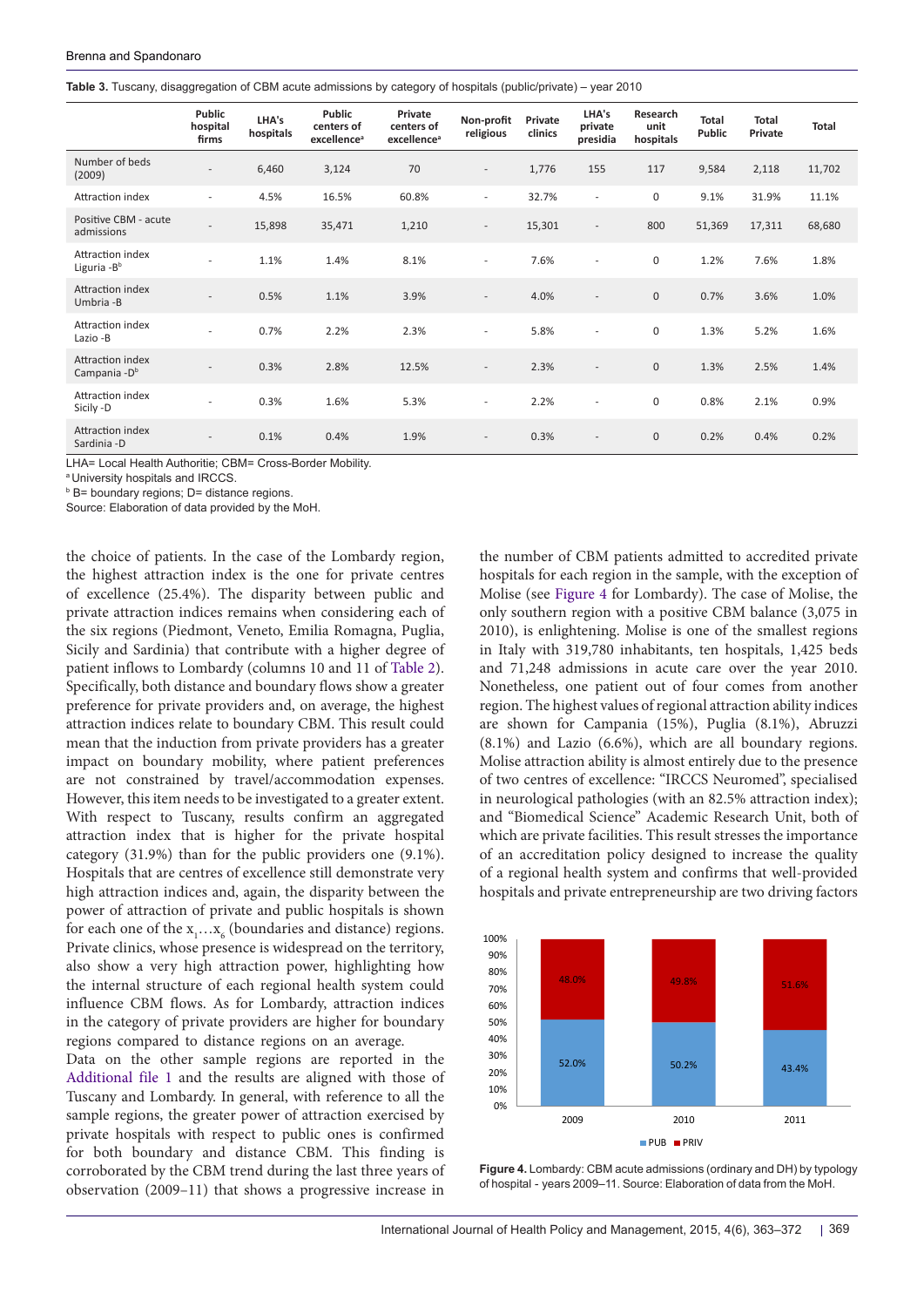for mobility. While some northern and central regions have developed their accreditation process opting for improvement in the quality of their regional health systems, many southern regions failed to do so [to this extent, see [\(5](#page-8-4))], with the consequence that consistent flows of patients (and money) migrate every year from the south to those northern and central regions in order to obtain hospital care. Our analysis suggests that the infra-regional trade-off between greater patient choice (due to an increase in hospital services supply) and financial equilibrium has been solved by many regions (typically those showing higher CBM balance) by driving patient inflows. The arrangement of ad hoc contractual agreements between regional authorities and the accredited private providers category in order to favour non-resident patient admissions, corroborates this hypothesis [see for example the 2011–4 General Agreement between the Emilia Romagna Region and the Association of Private Accredited Hospitals; and, for Lombardy, Decree no. 2693/2011 and ([29\)](#page-9-9)]. When patient inflows are prevalently steered towards accredited private providers, this phenomenon depends upon the ability of the latter to induce the demand; moreover, it is based on incentives resulting from the contractual agreements between purchasers and providers of hospital care. A few northern and central regions might have furthered the accreditation of private centres of excellence, with the dual objective of developing high-quality regional health systems and exporting any excess production to other regions.

This fact, however, exacerbates the north-south gradient in the Italian NHS. The presence of reliable one-way flows of patients leaving their own regions to seek care elsewhere is due to a misallocation of resources in the Italian NHS caused, inter alia, by the lack of centralized planning during the accreditation process. Federalism did not help this picture. The perception of the quality of care provided by a region depends upon the ability of that region to export net flows of services. Some regional health systems, such as those belonging to Lombardy and Emilia Romagna, reaped the greatest advantages from CBM. While the CBM phenomenon could be explained and accepted in a few cases by the presence of specialisations, this becomes an issue when it involves a one-way flow of patients accompanied by financial resources. This unilateral flow, as Tiebout suggests, is very good at representing the inefficiencies of the regional health systems in the south; systems that are not able to retain their own patients and which simultaneously pay for the fixed costs of their hospitals and for the migration of their patients to facilities in other regions. To this extent, due consideration should be given to equity issues related to the possibility of individual patient to move to another region, given high travel and accommodation expenses [see [\(6\)](#page-8-5) in this respect].

## **Discussion**

The aim of the paper was investigating whether CBM patients actually prefer private accredited hospitals rather than public hospitals. The normative inspection of the rules supervising financial agreements between regional authorities and providers of hospital care, within the regions showing very high inpatient flows, suggests the presence of strategic incentives able to drive patient inflows towards private hospitals. The accreditation of private hospitals in

some regions was carried out with the two-fold objective of implementing a good quality health system and contextually overcoming the risk of an excess production by drawing financial resources from CBM flows. The analysis was structured in three phases: i) an inspection of the institutional framework ruling the hospital accreditation process at a central level; ii) a more specific insight – within a selected sample of five regions – into the regional regulations governing contractual agreements between purchasers and providers of hospital care; and, finally, iii) an empirical investigation of CBM flows directed towards the five regions of the sample, in order to test for patient preferences. A common denominator of the five selected sample regions is their high positive CBM balance, while they diverge with respect to the inner setting of their healthcare systems. The latter feature has been chosen in order to detect every possible aspect of CBM flows due to the regional supply of hospital services, principally focussing on the disaggregation between public and private hospitals and between hospitals that are or are not centres of excellence. The first phase has highlighted the implicit contradiction of an accreditation system that, originally set down by the central government, has been formally developed at a regional level with a fair margin of autonomy. As suggested by literature, an increased supply of hospital services within a publicly financed sector – given fixed tariffs – inevitably clashes with the budget constraints determined at a regional level [\(3,](#page-8-19)[30\)](#page-9-10). To this extent, the internal regulations enforced by each region for planning the maximum amount of production and the reimbursement limits for hospital care providers becomes crucial. It is more likely that private hospitals respect production ceilings more strictly than public hospitals, because the latter can be refunded ex-post by regional authorities. In consequence thereof, private providers of hospital care are allowed (and even encouraged by contractual agreements) to make up for their excess production through CBM flows. Our regulatory assessment of the contractual agreements between purchaser and providers of hospital care shows that it is only in respect of private providers that CBM admissions are excluded from the production limits set on a yearly basis and are paid extrabudget at the end of the year. This is true for all the regions of the sample, except for the small-sized Molise region, where the geographical location and the presence of two highquality accredited private hospitals suggests that CBM in this region is guaranteed without the need for regulatory-type incentives. The empirical inspection confirms our findings and demonstrates that the attraction indices of private providers of hospital care – disaggregated by homogeneous categories – are higher compared to those of public providers. As a further finding, in four regions out of five there is evidence of higher weighted flows of CBM towards facilities of excellence (IRCCS and University Hospitals) compared to the other providers; suggesting that these facilities represent an attraction pole for non-resident patients. Still, a higher preference for the private sector is detected within this category.

## **Concluding remarks and policy proposals**

Inter-regional mobility for hospital care is becoming a predominant issue for resource reallocation among regions.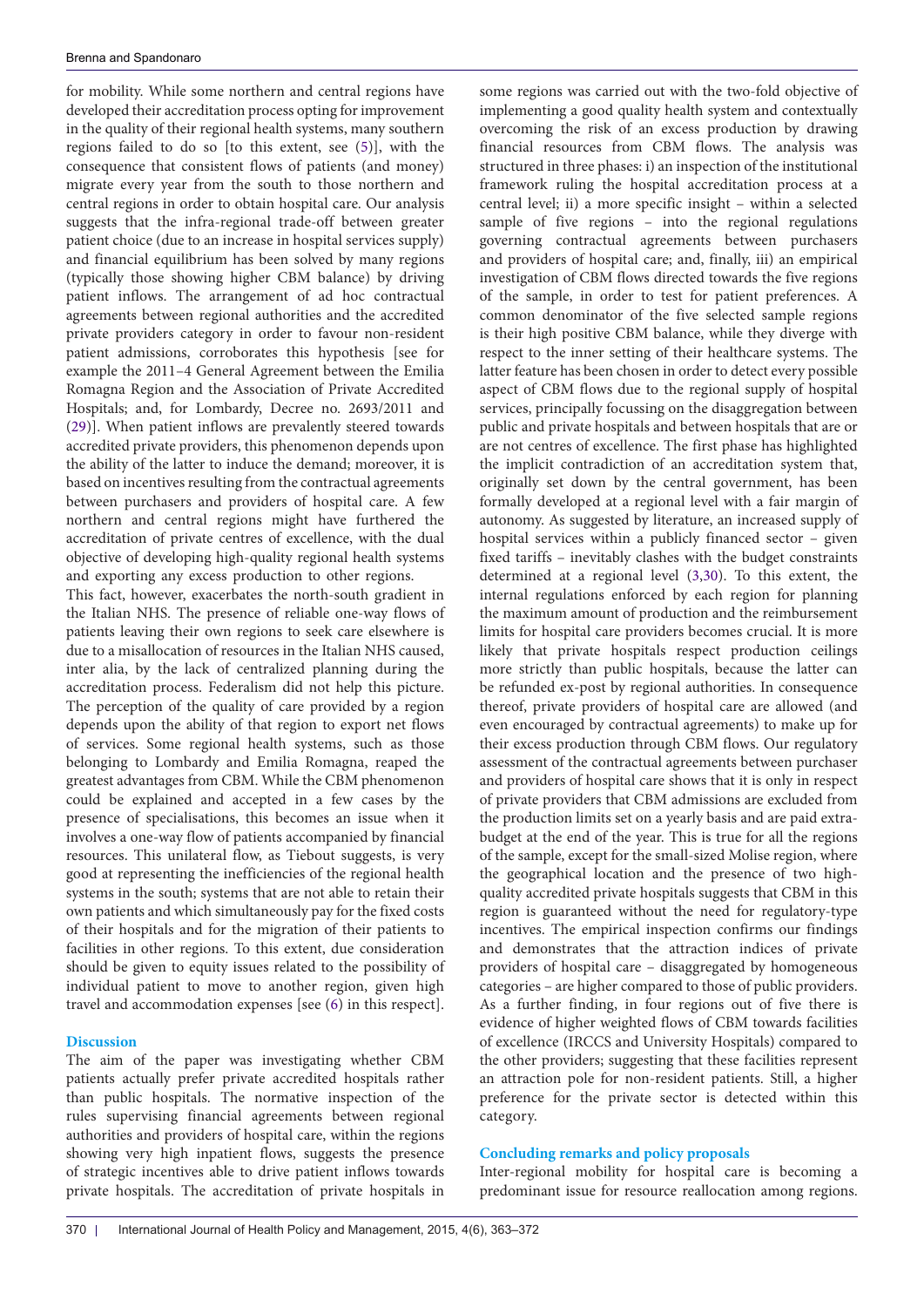Our analysis shows a considerable constant flow of patients (and money) moving from the south of Italy (especially from Calabria, Campania, Puglia and Sicily) towards selected regions in central and northern Italy, where more effective and entrepreneurial providers may take advantage of this migration in order to increase their business. This phenomenon raises concerns at both a micro and a macro level. At a micro level, patients migrate when the perceived quality of care in another region offsets the costs of migrating; but given the high costs of moving to a distant region, free choice is actually limited by the resources available to the patient and this point raises equity issues ([31](#page-9-11)). At a macro level, besides the denied right of equal access to equal care (which is a basic principle of the Italian NHS), there is an annual flow of resources going from the southern to the central/northern areas of the country. To this extent, regions experiencing high patients outflows pay for both hospital treatments supplied to their outgoing patients and fixed costs of their public hospitals, which suffer from a low demand for admissions. This gives rise to a dual policy proposal. Firstly, as far as southern Italy is concerned, new investments in personnel, advanced technology and specialization within the hospital sector would help contain patient outflows – as suggested by the Molise experience. Contextually, southern regions and regions where patient inflows broadly converge should enter into inter-regional agreements that are likely to provide the former with a tool for planning the number, typology and financial coverage of outgoing admissions. These types of agreement have been implemented in recent years by boundary regions in northern Italy and have succeeded in decreasing inappropriateness and in controlling CBM flows.

The last consideration regards cross-border European mobility, recently reformed by EU directive 24/2011. Despite the significant differences between national and international mobility across Member States, the current lack of multilateral agreements modulating patient outflows among European States recalls the absence of cross-regional reciprocity agreements between southern and northern Italian regions and suggests possible scenarios at the EU scale, with an abundance of patients and money moving from the poorer to the wealthier regions of the EU.

#### **Acknowledgments**

The authors wish to thank the editors and three anonymous referees for their helpful comments.

#### **Ethical issues**

Ethics approval is not required for this paper, since we did not collect data with personal information. Data are provided from the Italian Ministry of Health (MoH), on our request. The paper is the result of a research carried on independently by the two authors. No payment has been received from a third party (government, commercial, private foundation, etc.) for any aspect of the submitted work. No plagiarism and no conflict of interest can be addressed to this research.

#### **Competing interests**

The authors declare that they have no competing interests.

#### **Authors' contributions**

Both authors contributed equally to the production of this manuscript.

#### **Authors' affiliations**

<span id="page-8-1"></span><span id="page-8-0"></span>1 Department of Economics and Finance, Università Cattolica del S. Cuore, Milano, Italy. <sup>2</sup> Department of Economics, Law and Institutions, Università Tor Vergata, Roma, Italy.

#### **Endnotes**

<span id="page-8-10"></span>1. In some cases even the gap - if positive - between the DRG tariff applied for resident patients' admissions and the national tariff (TUC, see below in the text) used to refund hospital treatments for patients in mobility, can represent an incentive to attract patients' inflows. See for example ([6](#page-8-5)).

<span id="page-8-16"></span><span id="page-8-15"></span>2. Not all the fixed costs are presently covered by the DRG tariff. For example, the Central Government occasionally approves extra funds for the building. 3. Molise is a very small region located in the south of Italy which has been provided with two centers of excellence and therefore receives inpatients flows from bordering regions without the need of implementing specific rules in the contractual agreements with private providers.

<span id="page-8-17"></span>4. See the Additional file [1](#page-8-18) for the other regions.

#### **Additional files**

<span id="page-8-18"></span>[Additional file 1](http://www.ijhpm.com/data/ijhpm/news/Brenna-appendix-Vol4.pdf): Contains the Appendix 1.

#### **References**

- <span id="page-8-2"></span>1. Le Grand J, Mays N, Mulligan J. *Learning from the NHS Internal Market: A Review of the Evidence*. London: Kings Fund; 1998.
- 2. Cellini R, Pignataro G, Rizzo I. Competition and efficiency in health care: an analysis of the Italian case. *International Tax and Public Finance* 2000; 7: 503-19. doi: [10.1023/A:100873750656](http://dx.doi.org/10.1023/A:100873750656)
- <span id="page-8-19"></span>3. Propper C, Burgess S, Green K. Does competition between hospitals improve the quality of care? Hospital death rates and the NHS internal market. *J Public Econ* 2004; 88: 1247-72. [doi:](http://dx.doi.org/10.1016/S0047-2727(02)00216-5)  [10.1016/S0047-2727\(02\)00216-5](http://dx.doi.org/10.1016/S0047-2727(02)00216-5)
- <span id="page-8-3"></span>4. Fredriksson M, Blomqvist P, Winblad U. The trade-off between choice and equity: Swedish policymakers' arguments when introducing patient choice. *J Eur Soc Policy* 2012; 23: 192-209.
- <span id="page-8-4"></span>5. Neri S. The Structuring of Regional Health Services and the Governance of the Health System. *The Italian Journal of Social Policy* 2008; 3: 97-114.
- <span id="page-8-5"></span>6. Fattore G. Traveling for care: Inter-regional mobility for aortic valve substitution in Italy. *Health Policy* 2010; 117: 90-7. doi: [10.1016/j.healthpol.2014.03.002](http://dx.doi.org/10.1016/j.healthpol.2014.03.002)
- 7. Bruzzi S. Health care regionalisation and patient mobility: the challenges for a sustainable Italian Health Service. Jean Monnet Interregional Centre of Excellence, University of Pavia; 2012.
- <span id="page-8-14"></span>8. Del Bufalo P. Mobility, maxi deficit in the South. *Il Sole 24 Ore Sanità*; 13-19.11.2012. Available from: [http://www.sanita.](http://www.sanita.ilsole24ore.com/ ) [ilsole24ore.com/](http://www.sanita.ilsole24ore.com/ )
- <span id="page-8-11"></span>9. Del Bufalo P. North of Italy, cradle of high specialty. *Il Sole 24 Ore Sanità*; 16-22.4.2013. Available from: [http://www.sanita.](http://www.sanita.ilsole24ore.com/ ) [ilsole24ore.com/](http://www.sanita.ilsole24ore.com/ )
- <span id="page-8-6"></span>10. Balia S, Brau R, Marrocu E. Free patient mobility is not a free lunch. Lessons from a decentralized NHS. Working paper No. 09; 2014. Available from:<http://crenos.unica.it/crenos/node/6466>
- <span id="page-8-7"></span>11. Levaggi R, Zanola R*. Patients' migration across regions: the case of Italy. Appl* Econ 2004; 36: 1751-7. doi: [10.1080/0003684042000227903](http://dx.doi.org/10.1080/0003684042000227903)
- <span id="page-8-13"></span>12. Cantarero D. Health care and patients' migration across Spanish regions. *Eur J Health Econ* 2006; 7: 114-6. doi: [10.1007/s10198-](http://dx.doi.org/10.1007/s10198-006-0341-6) [006-0341-6](http://dx.doi.org/10.1007/s10198-006-0341-6)
- <span id="page-8-8"></span>13. Fabbri D, Robone S. The geography of hospital admission in a National Health Service with patient choice. *Health Econ* 2010; 19: 1029-47. doi: [10.1002/hec.1639](http://dx.doi.org/10.1002/hec.1639)
- <span id="page-8-9"></span>14. Glinos IA, Baeten R, Helbe M, Maarse H. A typology of cross border mobility. *Health Place* 2010; 16: 1145-55. doi: [10.1016/j.](http://dx.doi.org/10.1016/j.healthplace.2010.08.001) [healthplace.2010.08.001](http://dx.doi.org/10.1016/j.healthplace.2010.08.001)
- <span id="page-8-12"></span>15. Sciattella P, Spandonaro F. Mobilità dei ricoveri, elementi di complessità e incentivi delle politiche sanitarie. *Monitor* 2012;